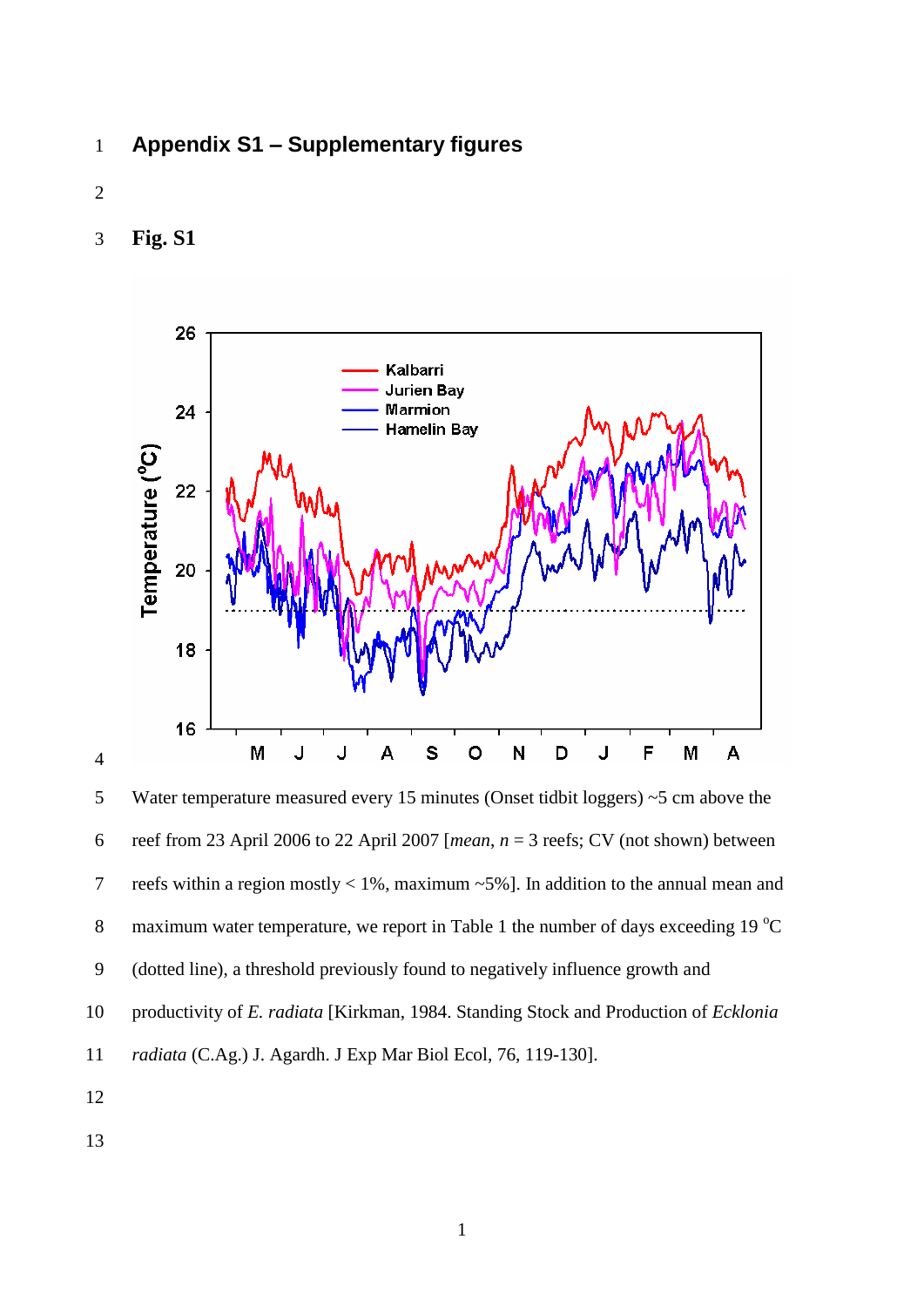**Fig. S2**



 Concentration of inorganic nitrogen (*mean* + *s.e.m.*, *n* = 3 reefs) immediately above the 17 kelp canopy in each region at 3 times of the year. Blue = cool ocean climate, red = warm ocean climate (cf. Fig. 1). Water samples were collected in a clean syringe, 19 filtered (0.45  $\mu$ m) and stored frozen (-20 °C) until analysis by a commercial laboratory. ANOVA tested differences among regions and sampling times (Table S2).

 Previous studies have found similarly low values of NOx at multiple coastal sites along the southwest coast of Australia, and that NOx accounts for the largest component of 24 biologically available nitrogen, with concentrations of  $NH_3/NH_4^+$  < 0.5 µM at all sites at all times (Hanson et al., 2005. Seasonal production regimes off south-western Australia: influence of the Capes and Leeuwin Currents on phytoplankton dynamics. Mar Freshw Res, 56, 1011-1026; Keesing et al., 2006. Strategic Research Fund for the Marine Environment Final Report, volume 2, CSIRO, Australia, pp. 274).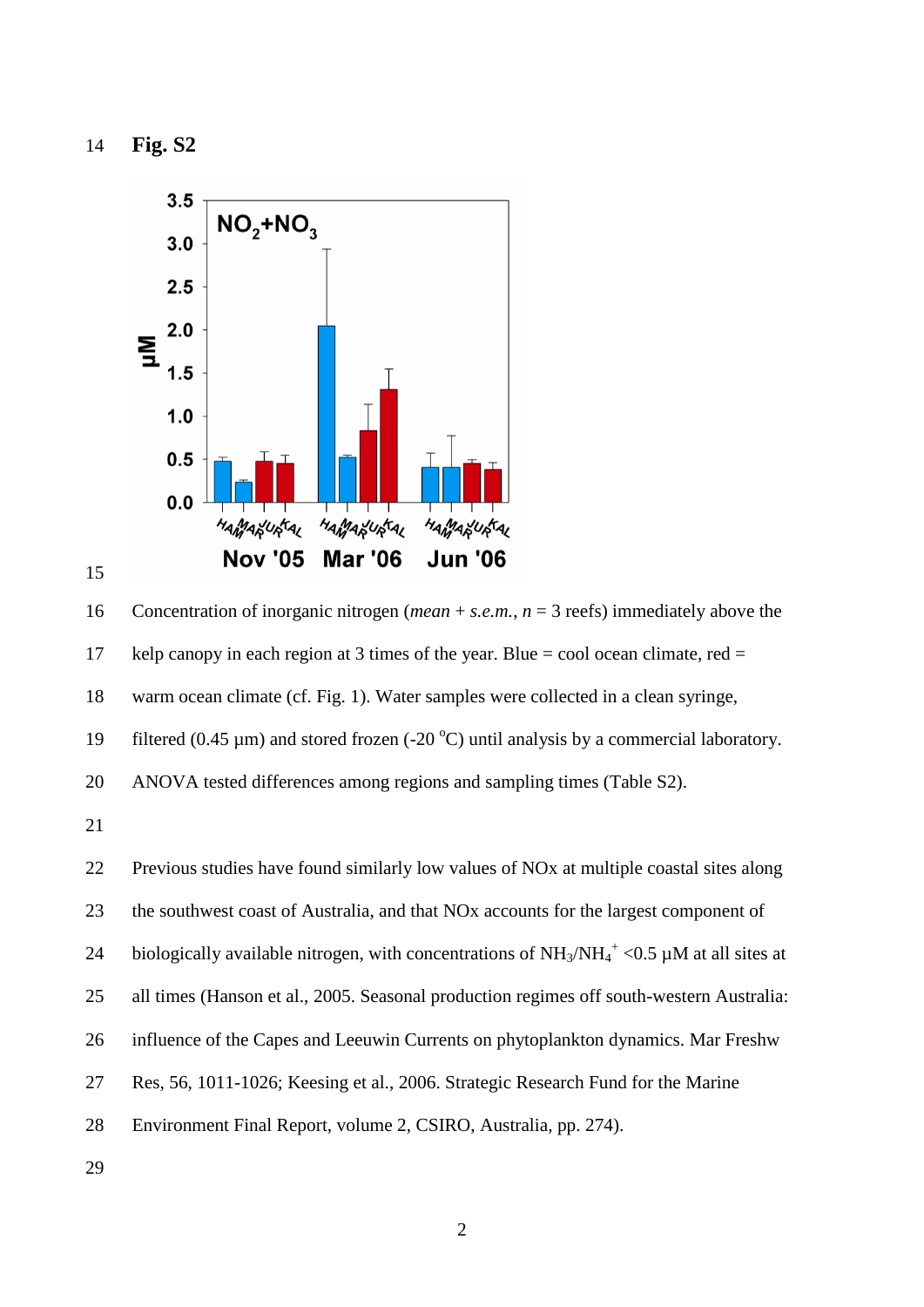# **Fig. S3**



 Photographs of intact kelp canopy (A), and experimental plots of partial (B) and complete (C) canopy removal. Six plots of each disturbance intensity were established on 3 reefs within each region. Algae larger than ~20 cm were removed from circular 35 plots of  $\geq$  2 m diameter, from 8.6 kelps m<sup>-2</sup>  $\pm$  0.9 *s.e.m.* (*n* = 4 regions) in intact plots to 36  $3.4 \text{ kelps m}^2 \pm 0.1 \text{ s.e.m.}$  ( $n = 4 \text{ regions}$ ) in partial removal plots (moderate disturbance) and 0 kelps in complete removal plots (severe disturbance).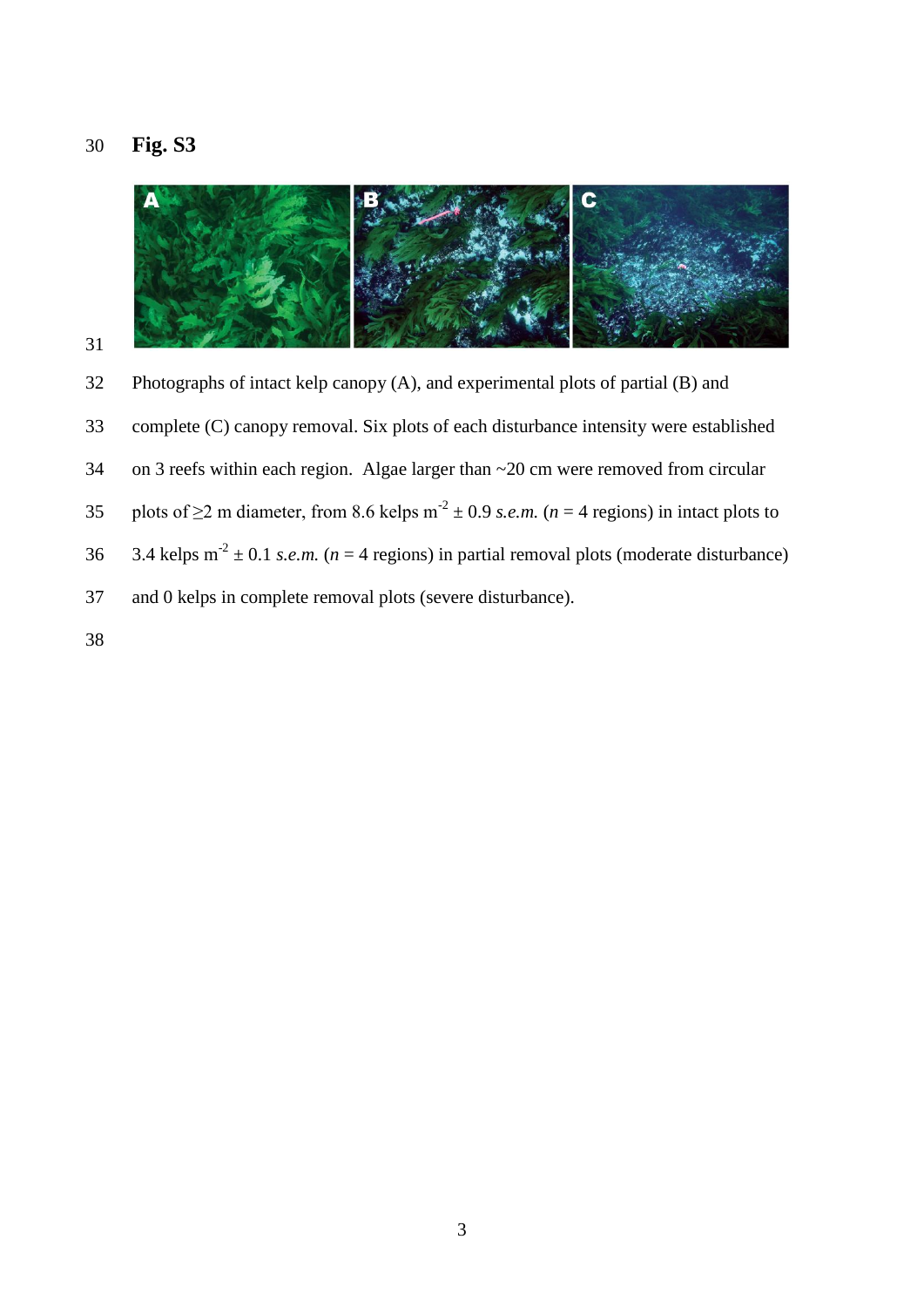**Fig. S4**



 Growth of kelp recruits in response to different intensities of experimental disturbance (hashed bars: partial canopy removal, open bars: complete canopy removal) in cool (blue) and warm (red) ocean climate (cf. Fig. 1, S3). This figure includes damaged recruits from Marmion (apical ends eaten). Testing using the same design as for net recruitment (Table S5) showed that in the warm climate, recruit growth was 46 significantly lower  $(P = 0.042)$  in plots of complete canopy removal than in plots of partial canopy removal.

- 
-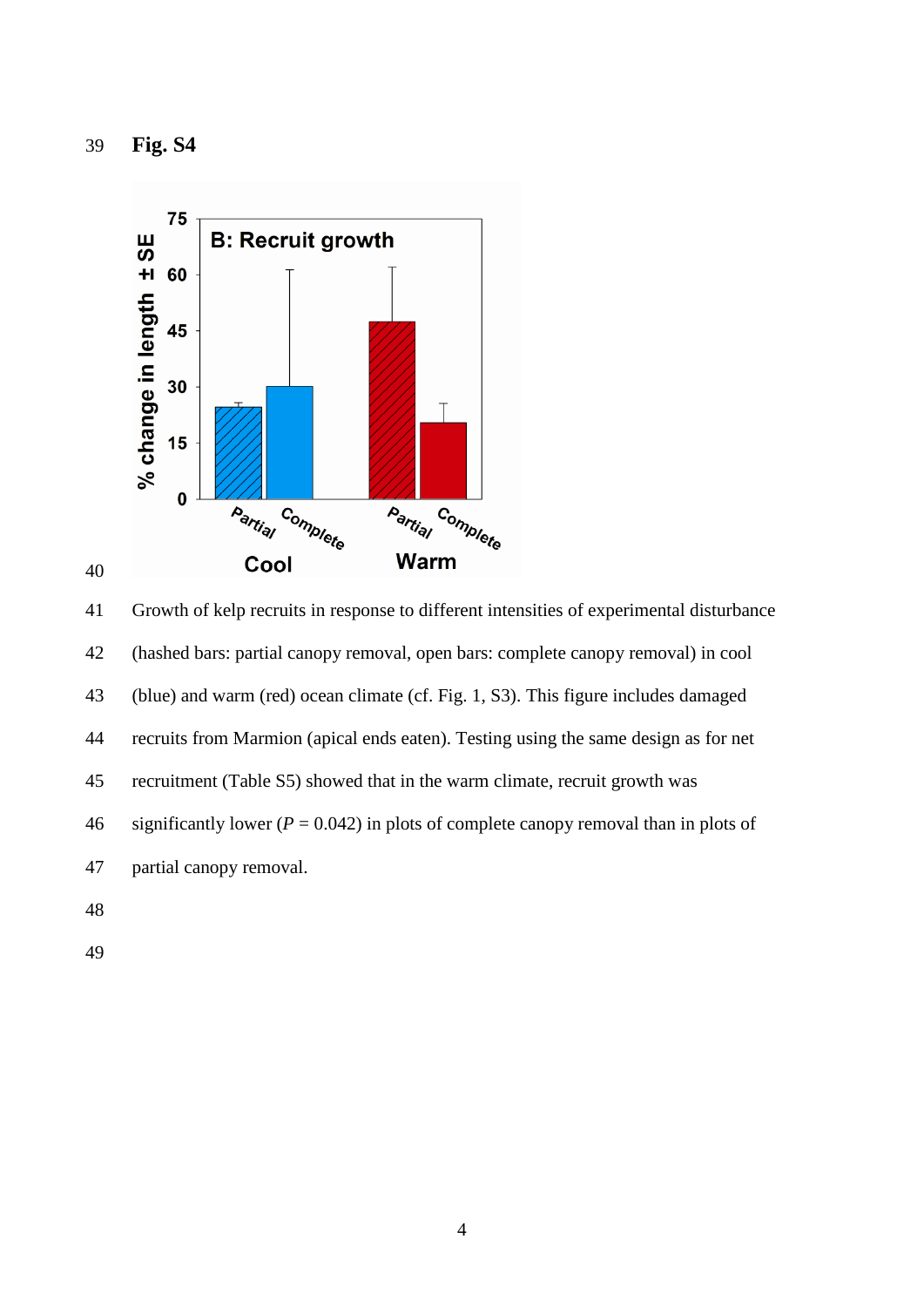# **Appendix S2 – Statistical tables and procedures**

Regressions were performed using the linear regression tool in *Sigmaplot v. 10* for

- windows, and ANOVA's were carried out in GMAV5 for windows. For ANOVA,
- 'Ocean Climate' was considered a fixed factor and 'Region(Ocean Climate)' a random
- factor. In the analysis of [NOx], 'Time' was considered a random factor. 'Disturbance
- Intensity' was a fixed factor.

## **Table S1**

- ANOVA testing for differences in ocean temperature between ocean climate and
- regions within ocean climate, for the initial 80-day duration of the disturbance
- experiment.

| <b>Source of variation</b> | Df | MS     |        |        |
|----------------------------|----|--------|--------|--------|
| Ocean climate              |    | 9.5490 | 144.45 | 0.0069 |
| Region (OC)                |    | 0.0661 | 6.02   | 0.0254 |
| Residual                   |    |        |        |        |

Transformation: None; Cochran's C-test: *C* = 0.6498, *P* > 0.05.

#### 

#### **Table S2**

66 ANOVA testing for differences in the concentration of  $NO<sub>2</sub> + NO<sub>3</sub>$  between regions and

sampling times. *Post hoc* SNK tests (*P* < 0.05) indicated that there were no differences

between regions, but in some regions, there were sometimes an effect of time.

| <b>Source of variation</b> | df | <b>MS</b> | F     |          |
|----------------------------|----|-----------|-------|----------|
| Region                     | 3  | 0.8908    | 1.60  | 0.2843   |
| Time                       | 2  | 3.4124    | 25.45 | < 0.0001 |
| $R \times T$               | 6  | 0.5550    | 4.14  | 0.0054   |
| Residual                   | 24 | 0.1341    |       |          |

Transformation: Ln(x); Cochran's C-test: *C* = 0.3498, *P* > 0.05.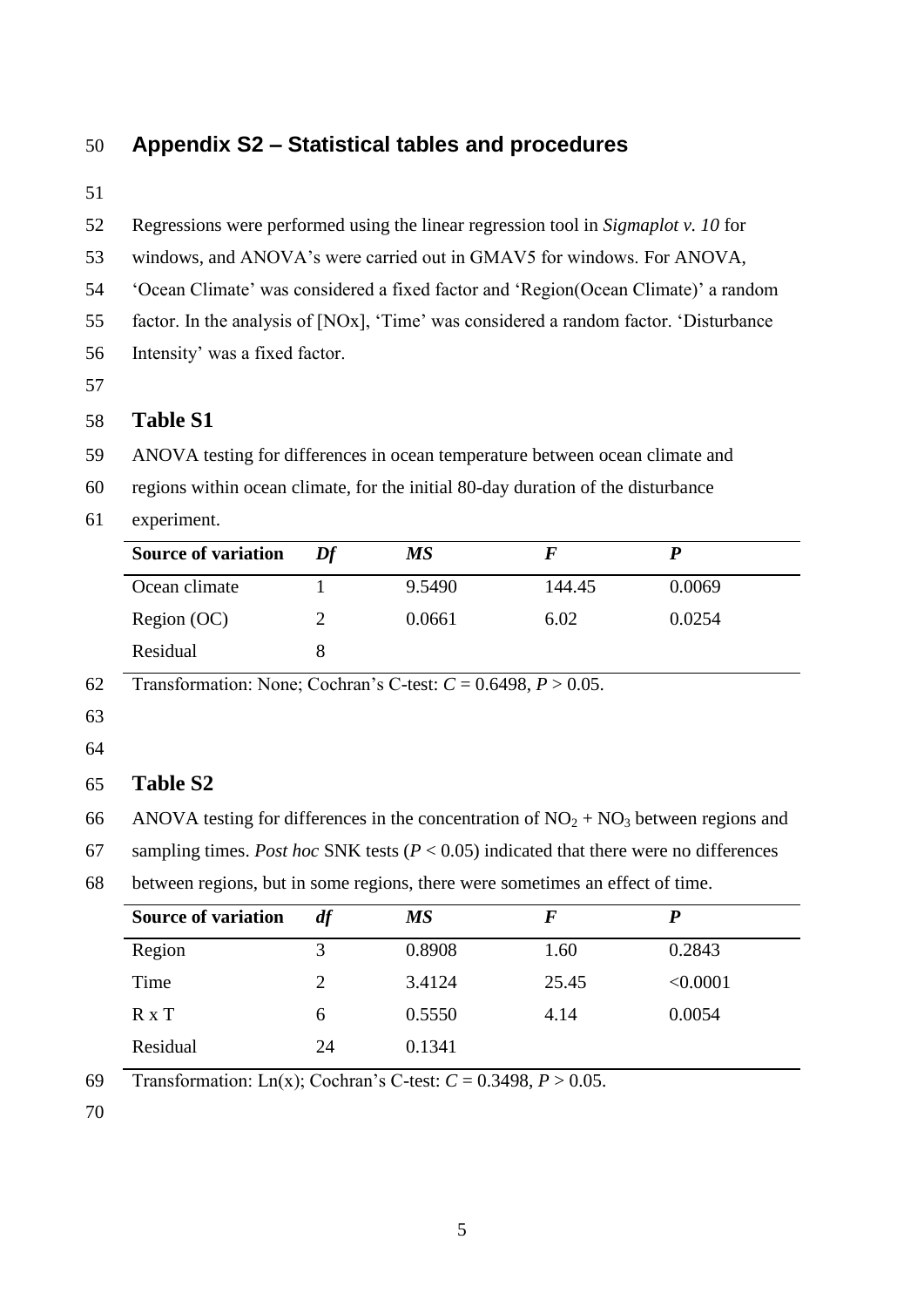# 71 **Table S3**

72 ANOVA testing for differences in kelp canopy cover and canopy biomass among

73 regions*.*

|    | df<br>Source of                                                                         | <b>MS</b>                       | $\boldsymbol{F}$ | $\boldsymbol{P}$ | <b>MS</b>        | $\boldsymbol{F}$<br>$\boldsymbol{P}$ |                  |                  |
|----|-----------------------------------------------------------------------------------------|---------------------------------|------------------|------------------|------------------|--------------------------------------|------------------|------------------|
|    | variation                                                                               |                                 |                  |                  |                  |                                      |                  |                  |
|    |                                                                                         |                                 | Canopy cover*    |                  |                  | Canopy biomass#                      |                  |                  |
|    | Region<br>3                                                                             | 0.0253                          | 1.93             | 0.1574           | 33589            | 0.54                                 | 0.6573           |                  |
|    | Residual<br>20                                                                          | 0.0131                          |                  |                  | 61657            |                                      |                  |                  |
| 74 | *Transformation: Ln(x+1); Cochran's C-test: $C = 0.3282$ , $P > 0.05$ .                 |                                 |                  |                  |                  |                                      |                  |                  |
| 75 | #Transformation: None; Cochran's C-test: $C = 0.3662$ , $P > 0.05$ .                    |                                 |                  |                  |                  |                                      |                  |                  |
| 76 |                                                                                         |                                 |                  |                  |                  |                                      |                  |                  |
| 77 |                                                                                         |                                 |                  |                  |                  |                                      |                  |                  |
| 78 | <b>Table S4</b>                                                                         |                                 |                  |                  |                  |                                      |                  |                  |
| 79 | ANOVA testing for differences in quantum efficiency $(\Phi)$ and maximum electron       |                                 |                  |                  |                  |                                      |                  |                  |
| 80 | transfer rate $(ETRmax)$ between ocean climate, disturbance intensity and region within |                                 |                  |                  |                  |                                      |                  |                  |
| 81 | ocean climate.                                                                          |                                 |                  |                  |                  |                                      |                  |                  |
|    | <b>Source of variation</b>                                                              | $\boldsymbol{D} \boldsymbol{f}$ | <b>MS</b>        | $\boldsymbol{F}$ | $\boldsymbol{P}$ | <b>MS</b>                            | $\boldsymbol{F}$ | $\boldsymbol{P}$ |
|    |                                                                                         |                                 | $\Phi^*$         |                  |                  | $ETR_{max}$ #                        |                  |                  |
|    | Ocean climate                                                                           | 1                               | 0.7570           | 12.12            | 0.0735           | 0.1007                               | 0.35             | 0.6130           |
|    | Disturbance intensity                                                                   | $\mathbf{1}$                    | 0.3346           | 128.59           | 0.0077           | 0.2057                               | 98.86            | 0.0100           |
|    | OC x DI                                                                                 | $\mathbf{1}$                    | 0.0513           | 19.70            | 0.0472           | 0.0471                               | 22.65            | 0.0414           |
|    | Region(OC)                                                                              | $\overline{2}$                  | 0.0624           | 5.95             | 0.0117           | 0.2859                               | 4.92             | 0.0217           |
|    | DI x Region(OC)                                                                         | $\overline{2}$                  | 0.0026           | 0.25             | 0.7835           | 0.0021                               | 0.04             | 0.9649           |

82 \*Transformation: Ln(x); Cochrans's C-test:  $C = 0.4378$ ,  $P > 0.05$ .

Residual 16 0.0105 0.0582

83 #Transformation: Ln(x); Cochrans's C-test:  $C = 0.2507$ ,  $P > 0.05$ 

84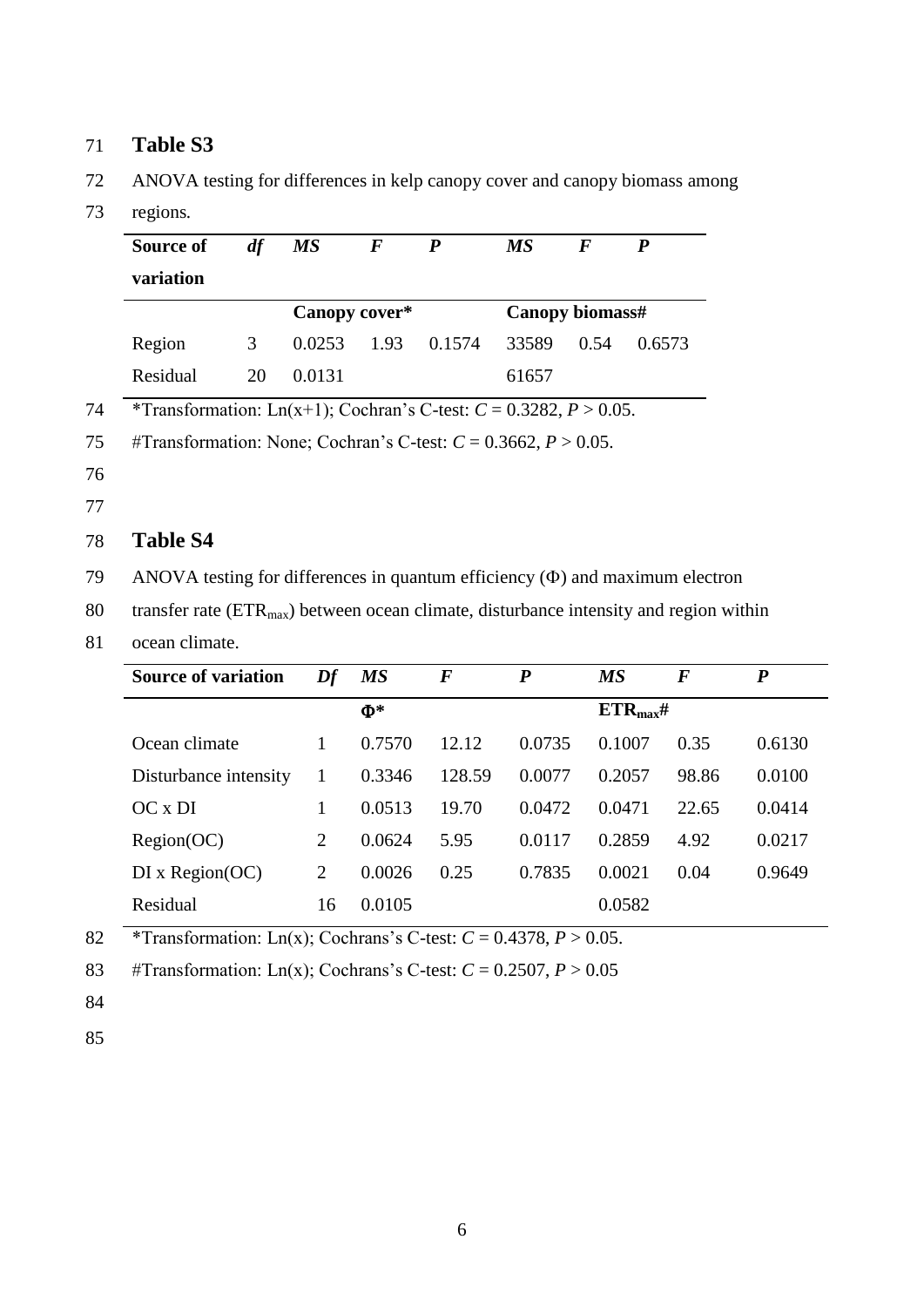## 86 **Table S5**

87 ANOVA testing for differences in net recruitment of kelp between ocean climate,

| <b>Source of variation</b> | Df | <b>MS</b> | F     | P      |
|----------------------------|----|-----------|-------|--------|
| Ocean climate              |    | 0.4016    | 0.67  | 0.4998 |
| Disturbance intensity      |    | 0.0476    | 1.25  | 0.3805 |
| $OC \times DI$             |    | 0.9401    | 24.61 | 0.0383 |
| Region(OC)                 | 2  | 0.6016    | 2.47  | 0.1162 |
| DI x Region(OC)            | 2  | 0.0382    | 0.16  | 0.8562 |
| Residual                   | 16 | 0.2436    |       |        |

88 disturbance intensity and region within ocean climate.

90

#### 91

## 92 **Table S6**

93 ANOVA testing for differences in growth of transplanted recruits between the two

94 extreme regions (Hamelin Bay and Kalbarri – cf methods) and disturbance intensity.

| <b>Source of variation</b> |    | МS     |      |        |
|----------------------------|----|--------|------|--------|
| Ocean Climate              |    | 0.0179 | 0.04 | 0.8420 |
| Disturbance intensity      | -1 | 0.0020 | 0.00 | 0.9810 |
| OC x DI                    |    | 2.2960 | 5.44 | 0.0480 |
| Residual                   | 8  | 0.4221 |      |        |

95 Transformation: Ln(x); Cochran's C-test: *C* = 0.3126, *P* > 0.05.

96